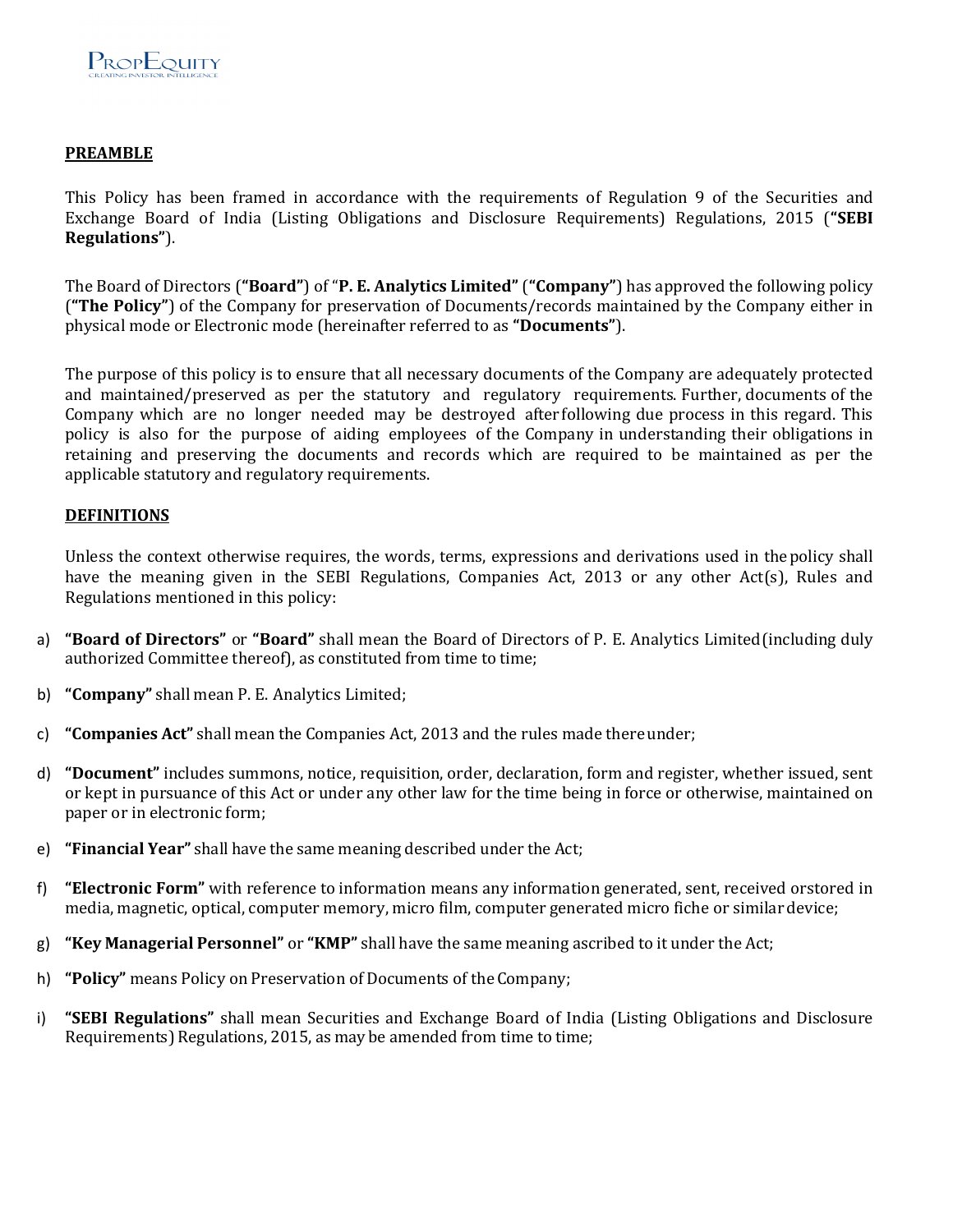# **POLICY FOR PRESERVATION OF DOCUMENTS**

- I. Documents and records of the Company required to be maintained under the SEBI Regulations shall be classified in two categories as below:
- a) Documents whose preservation shall be permanent in nature shall be preserved permanently by the Company subject to the modifications, amendments, addition, deletion or any changes made therein from time to time;
- b) Other Documents shall be preserved for a period of not less than eight (8) years after completion of the relevant transactions, subject to the modifications, amendments, addition, deletion or any changes made therein from time to time.
- II. The Listing documents and records in physical form shall be in the custody of the Company Secretary.
- III. The Company may keep the Listing documents and records as specified above in electronic mode.
- IV. The Register and share transfer Agent shall ensure that the correct procedures are followed for maintenance of the Listing records required to be maintained by them.

## **REGISTER OF DOCUMENTS DESTROYED**

Respective Heads of Department responsible for preservation of related documents may destroy such documents, which are no longer required as per this policy.

## **COMMUNICATION OF THIS POLICY**

The Policy shall be published on the website of the Company and shall be communicated to all concerned to ensure the effective implementation thereof.

#### **AMENDMENT**

Any change in the Policy shall be approved by the Board of Directors of the Company. The Board of Directors shall have the right to withdraw and/ or amend any part of this policy or the entire policy, at any time, as it deems fit, or from time to time, and the decision of the board in this respect shall befinal and binding.

# **DOCUMENTS WHOSE PRESERVATION SHALL BE PERMANENT IN NATURE**

# **A) Companies Act, 2013:**

- 1) Memorandum and Articles of Association as amended from time to time
- 2) Register of Contracts
- 3) Register of Directors and KMPs and the securities held by them
- 4) Register of Loans and Investments made by the Company
- 5) Register and Index of Members
- 6) Minutes of the Board, Committees of the Board and General Body meetings including meeting conducted through Postal Ballots
- 7) Resolutions passed by Circulation
- 8) Various Forms and returns filed with the Authorities
- 9) Audited Financial Statements.